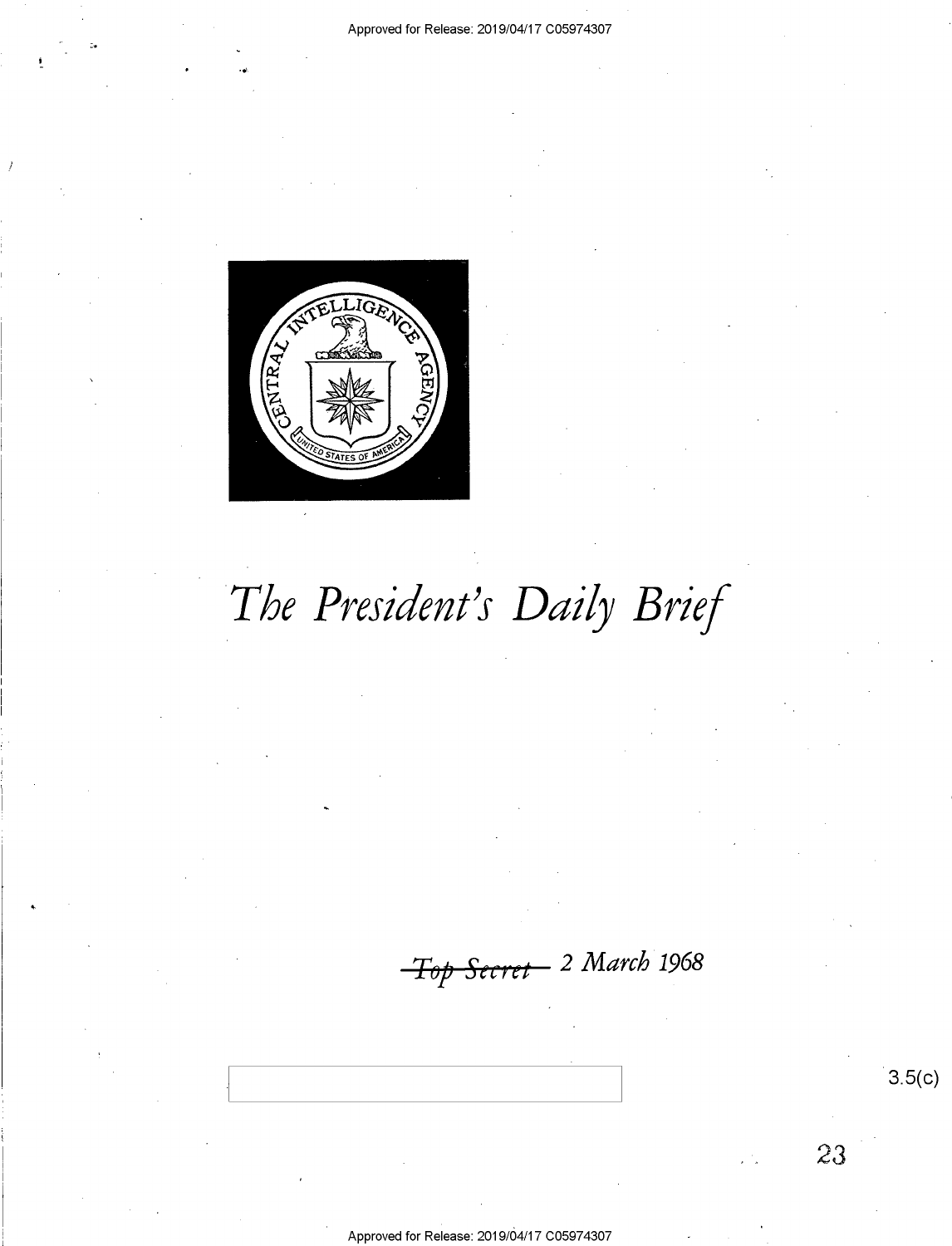l. Vietnam

Enemy military activity is down<br>almost to the pre-Tet pace at the moment,<br>but there are mounting indications that<br>attacks are planned against cities in<br>the western highlands. Pleiku, Ban Me<br>Thuot, and Kontum appear to be k

2. Laos

Fighting remains at a relatively<br>low level. Recent Communist gains, how-<br>ever, have rekindled southern separatist<br>tendencies.

Prominent southerners are jumpy<br>about the way the government is handling<br>the threat. They are talking about go-<br>ing on their own to ask the Thais for<br>help. Ambassador Sullivan has proposed<br>instead that friendly guerrilla u

The move to impeach Robles may be gaining some ground. A special session of the National Assembly is expected to convene on Monday to hear charges. Arias and his allies probably control enough votes to swing an impeachment

Robles could dissolve the assembly, but, if he does, there is a good chance for a clash between Arias backers and the National Guard.



<del>JP SFCRF</del>

3. Panama

4. Soviet Union

 $3.5(c)$ 

 $3.5(c)$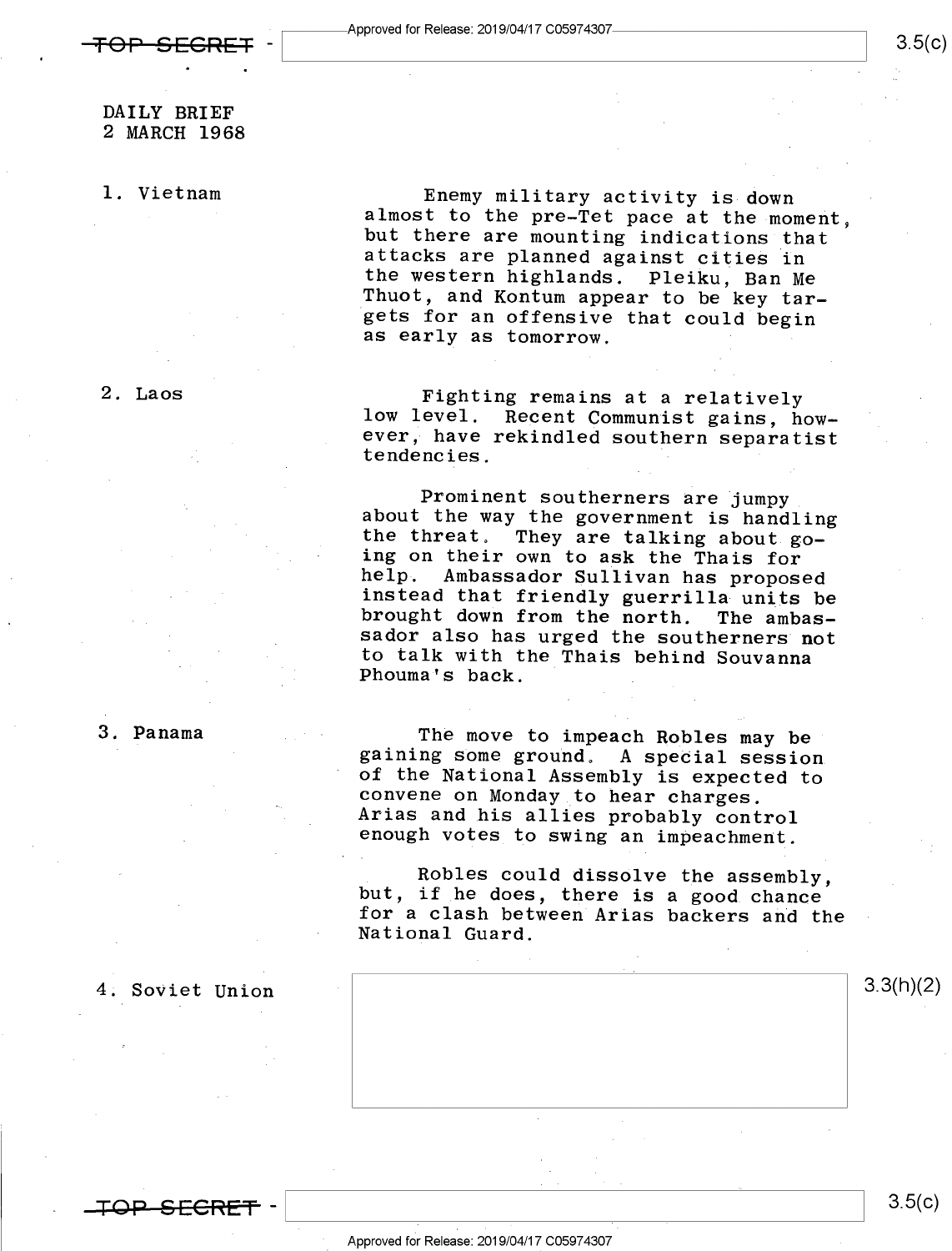5. Budapest The Soviets have adopted a stand at Conference that amounts almost to a<br>demand that the parties present accept<br>Moscow's position on the issues dividing<br>the Communist movement or get out. The the Communist movement or get out.<br>Rumanians chose to get out.

> The Soviets are ready to press their<br>position knowing full well this will fur-<br>ther alienate the Rumanians and others.<br>Suslov, who heads the Soviet delegation. called for the creation of a temporary<br>commission to prepare draft documents for a world conference next November or<br>December. This is the first time Mos-<br>cow has publicly committed itself to a<br>specific time schedule since Khrushchev's<br>abortive campaign four years ago.

The sharpened split between the So-<br>viets and Rumanians will raise more un-<br>certainties in Eastern Europe and inten-<br>sify factional differences in East Euro-<br>pean parties. Moscow's iron-jawed stand,<br>in short, is tending to

6. Egypt  $3.3(h)(2)$ 

There is no doubt that the Soviets<br>are actively involved in Egyptian air de-<br>fense activities and that some Soviet pi-<br>lots are now flying with operational Egyp-<br>tian units.  $\frac{1}{\sqrt{2\pi}}$  3.3(h)(2)

this point. We also cannot find any evi-<br>dence that ferrying of more Soviet fight-<br>ers is imminent.

We doubt that Moscow wants its pi-<br>
lots eyeball to eyeball with the Israelis.<br>
Indeed, the Soviet presence is tlikely to act as a brake on any wild Egyp-<br>
tian schemes to reconquer lost territory.

<u>TOP SECRET</u>  $\mathbf{I}$ 

 $3.5(c)$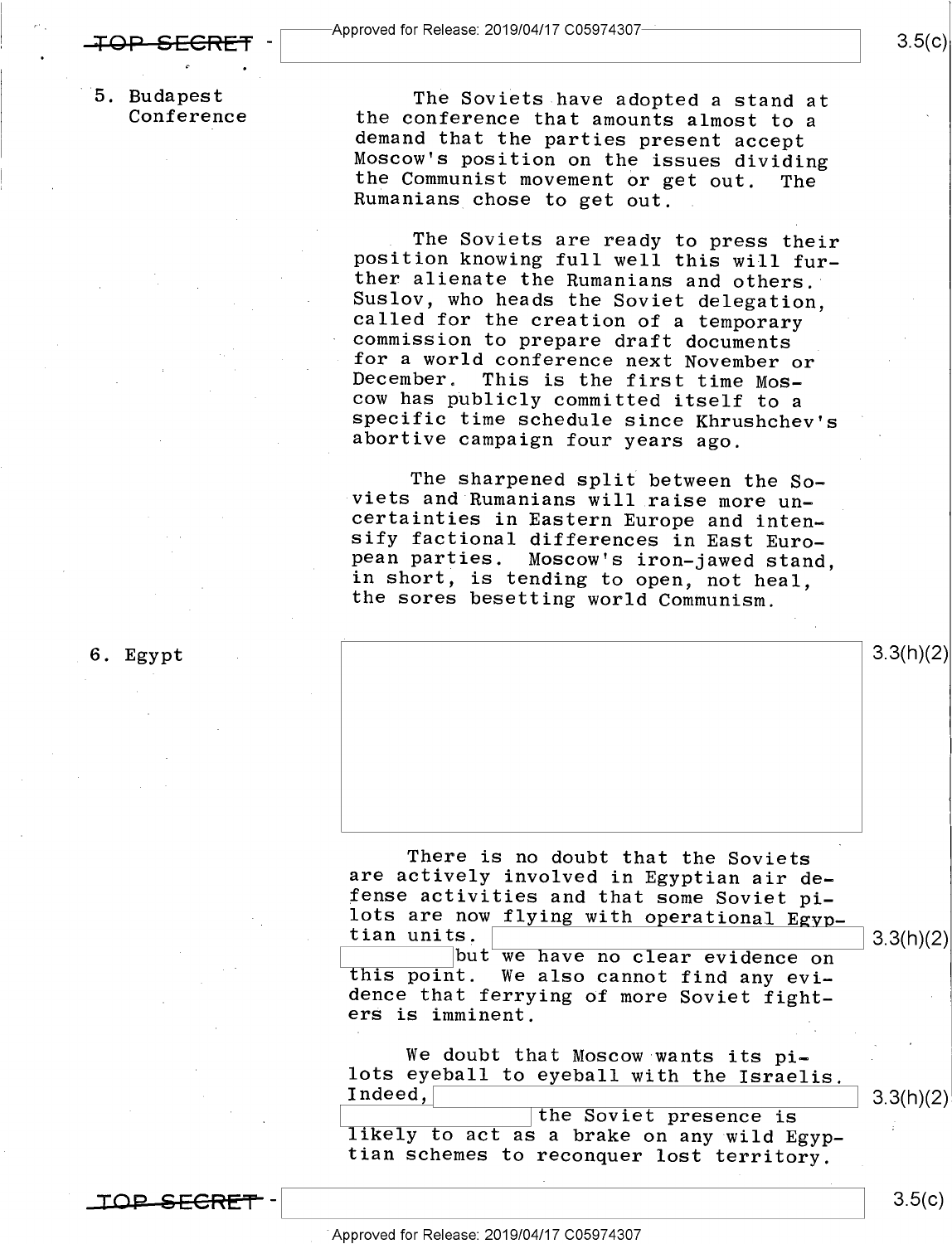

Growing nervousness on the part of speculators led to a rise in the price of gold yesterday. Sales rose to about \$20 million. Normal sales have run around \$5 million a day, but on peak days during the November-December gold<br>rush, daily sales on the London market exceeded \$100 million. The European gold markets are closed for the weekend.





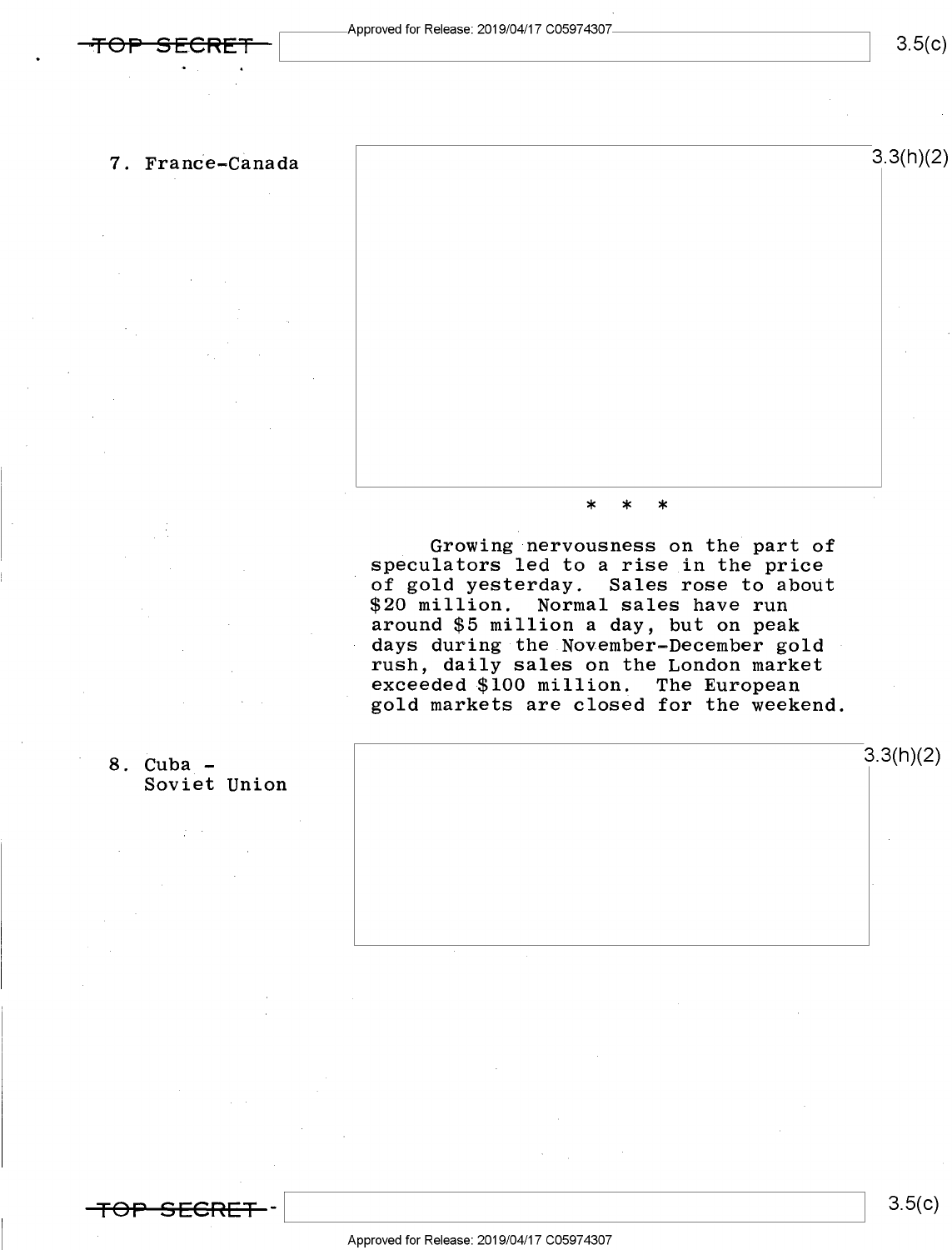$3.5(c)$ 

 $\mathcal{L}_{\rm{in}}=2$ 

### 9. Soviet Union  $3.3(h)(2)$

 $~~7~~OP$ </del> <del>SECRET</del> ·

### Approved for Release: 2019/O4/17 CO5974307

 $3.5(c)$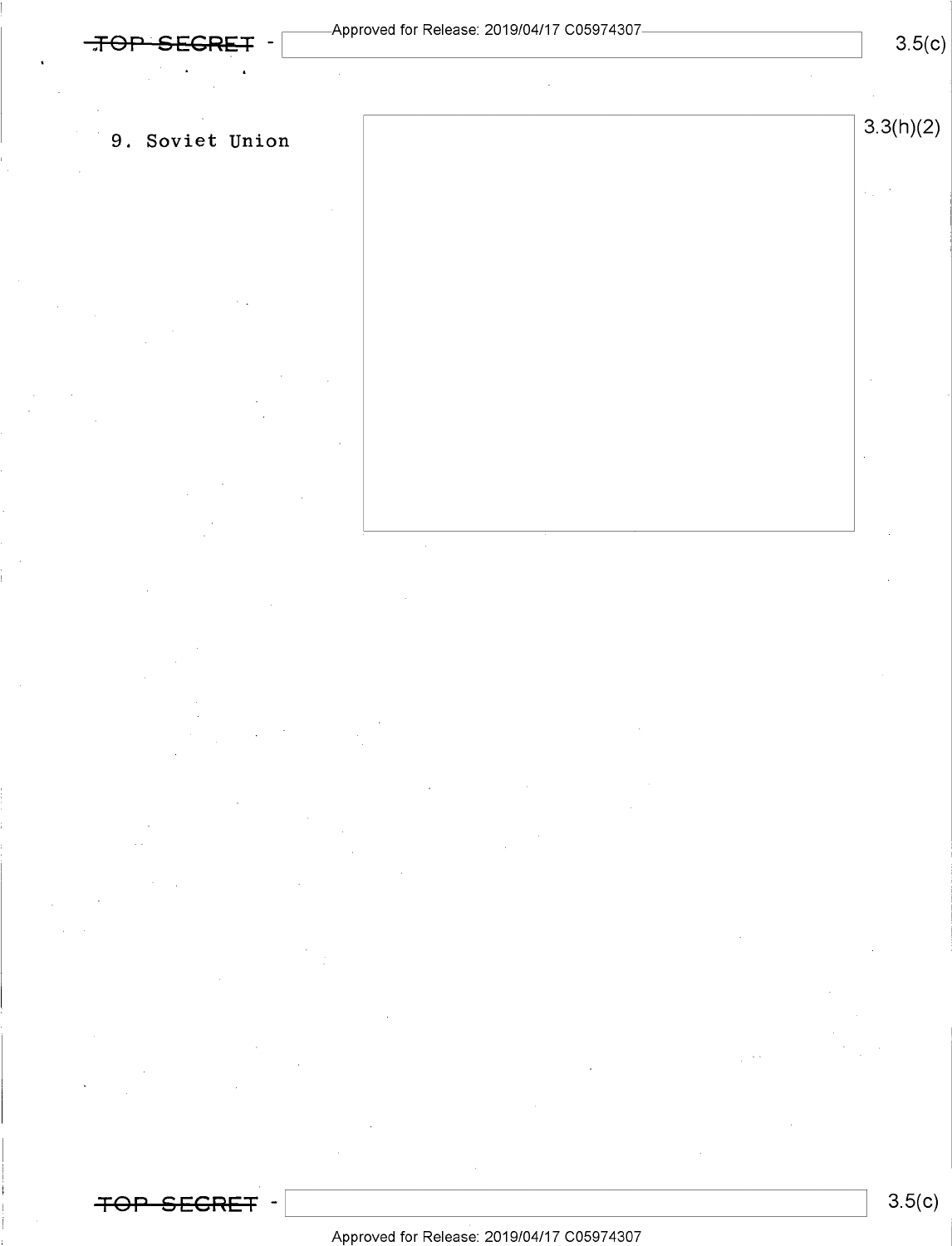### Approved for Release: 2019/O4/17 CO5974307

Top Seeret

Approved for Release: 2019/O4/17 CO5974307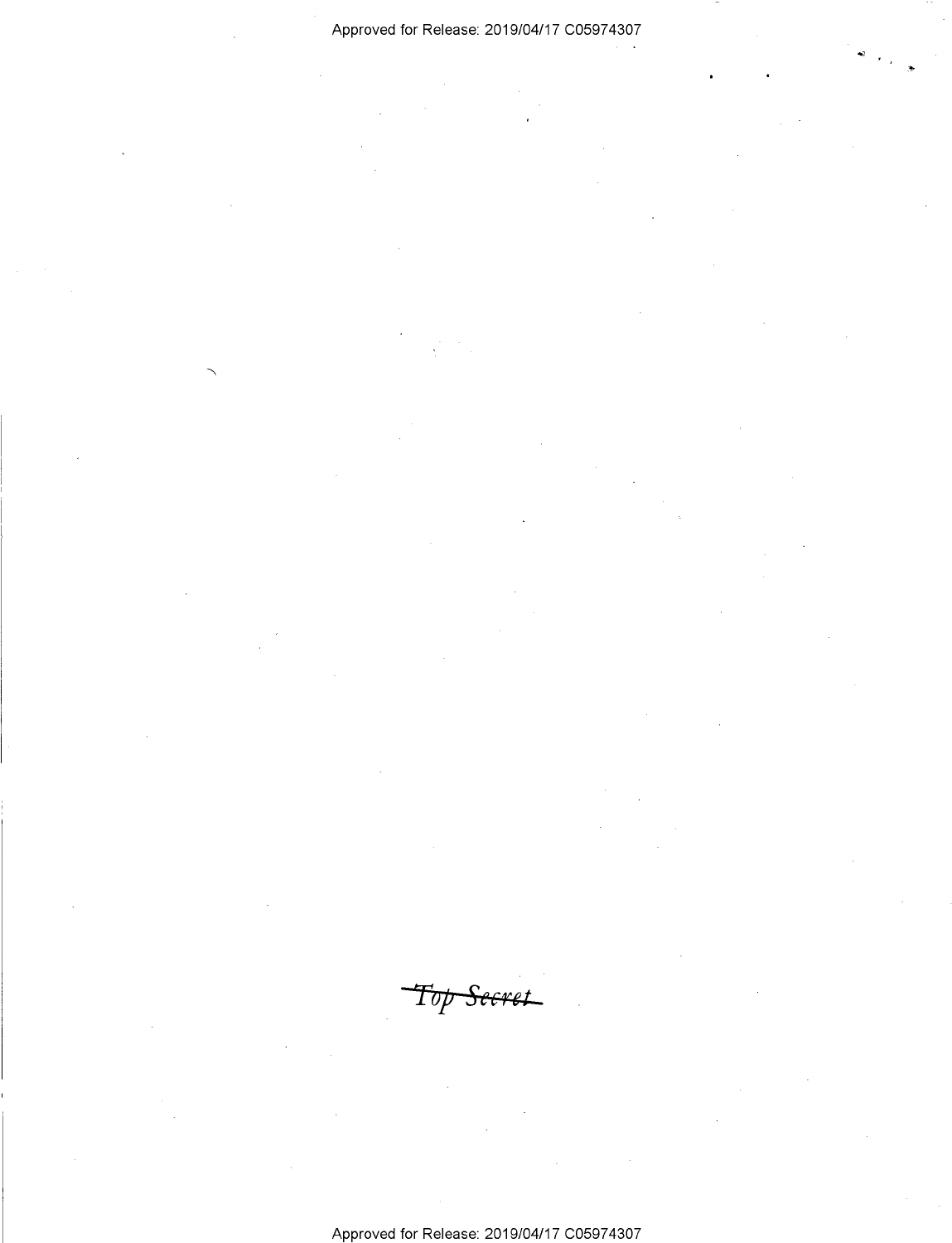**Top Secret** 



### FOR THE PRESIDENT'S EYES ONLY

## Special Daily Report on North Vietnam

**Top Secret** 

16

2 March 1968

Approved for Release: 2019/04/17 C05974307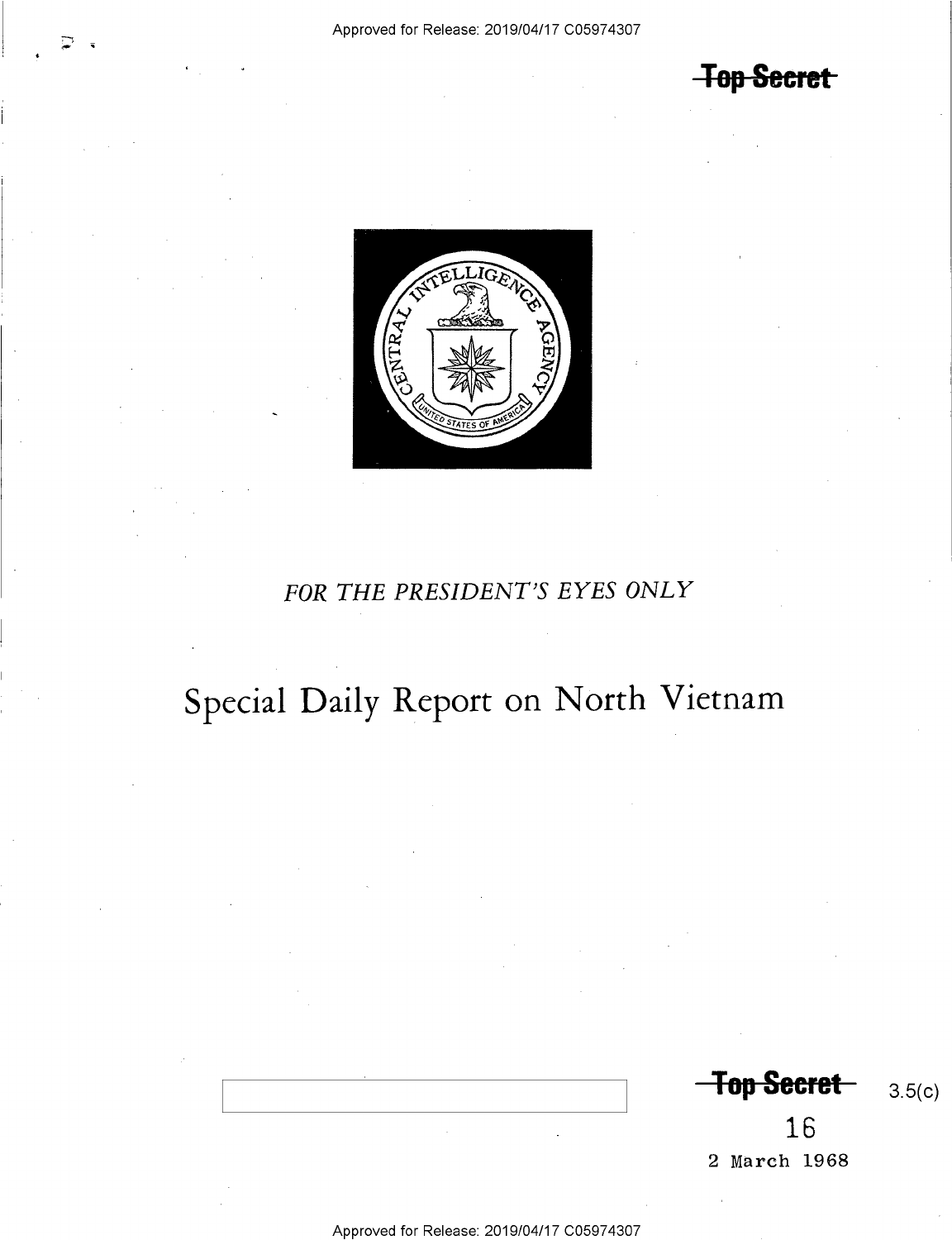

 $3.5(c)$ 

3.3(h)(2)

### Special Daily Report on North Vietnam for the President's Eyes Only

### 2 March 1968

I. NOTES ON THE SITUATION

<del>TOP SECRET</del> -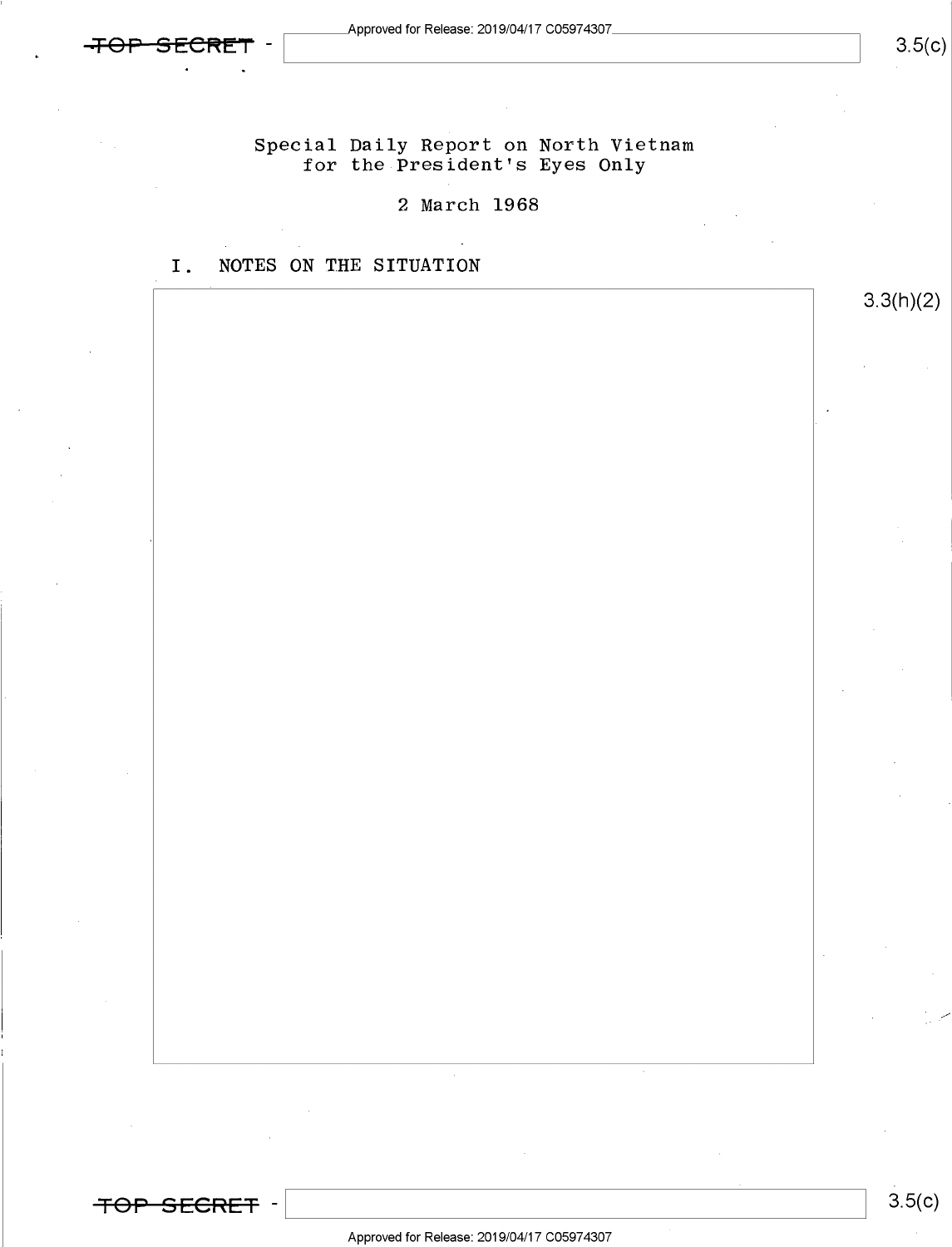Approved for Release: 2019/04/17 C05974307

~ 1

-

 $3.5(c)$ 

Hanoi Seeks Reaction to Pilots' Release:

Tran Ngoc Duc, the North Vietnamese<br>press officer in Laos, claimed he was interested in learning about popular reaction to the release of the three American flyers.

Duc<br>"replied that the release was a "generous gesture" by Hanoi on the occasion of Tet and that it was de-<br>signed to demonstrate that the North Vietnamese are "peace loving" and have nothing against their prisoners as individuals. s

In addition, Duc denied that flying the pilots from Vientiane by military plane had prejudiced the chances for more releases. (The two US pacifists to whom.the prisoners were released had made this" charge.) He said that the pilots had been released unconditionally and that the transportation ques- tion would not affect the release of others.

Hanoi's treatment of the release has been un-<br>usually low-keyed, suggesting that the North Viet--namese wished to avoid charges that they were making a major propaganda play with it. §

. , \* \* \*  $-2-$ 3.3(h)(2)  $3.3(h)(2)$ 

 $3.5(c)$ 

3.3(h)(2)

3.3(h)(2)

—'F9-P—S-EGR-FF -\ \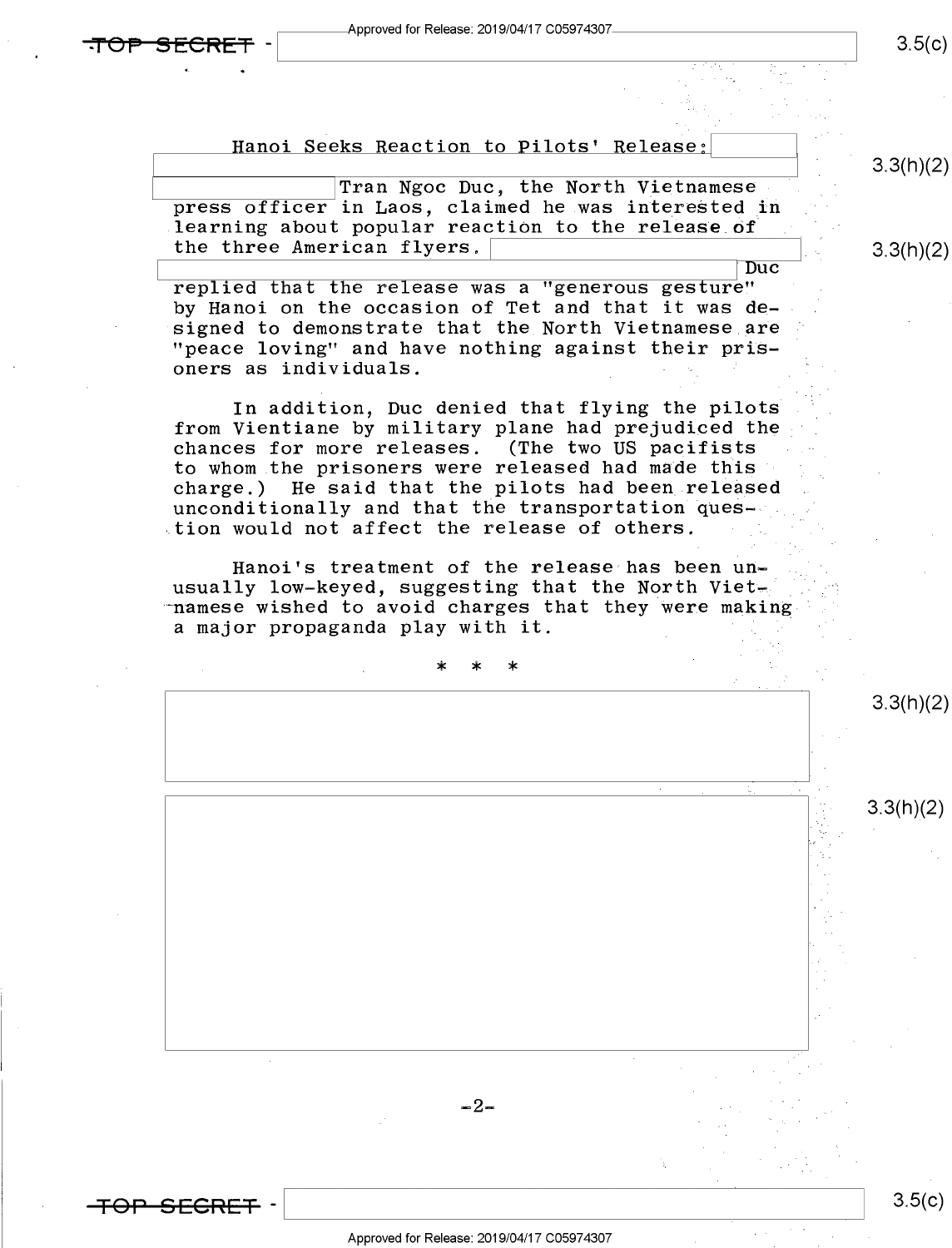<del>TOP SECRE</del>

-4 0

<del>SECRET</del> ·

Hanoi has not taken public note of Cambodian<br>charges of Communist subversion, nor has it responded<br>to Sihanouk's public attacks on both the North Vietnamese and Viet Cong for "threatening" his regime.<br>Vietnamese Communist propaganda concerning Cambodia has dropped off sharply since interest in the "hot pursuit" issue has waned.

\* \* >|<

Winter-Spring Crop Problems: The Hanoi party<br>daily on 25 February discussed current agricultural work in generally pessimistic terms, although it<br>did not present any data usable for estimating what shortfalls may have developed. The journal stated that the war, cold weather, labor problems, late transplanting, and "some shortcomings in directives" suggested that rice acreage had not met the current, goals.  $\mathbf{goa}$ ls.

#### \* \* \* »

Liberation Front Warns of Retaliation Against<br>Captured Americans: The Liberation Front has accused the US and Saigon governments of "exceedingly savage acts" against the people and property of the Vietnamese people, and has warned that such actions<br>will be answered with "appropriate measures against<br>the US aggressors captured by the Liberation Armed Forces." The statement was issued by the Saigon -Gia Dinh Liberation Front Committee and broadcast by the Front radio on 29 February.

#### II. NORTH.VIETNAMESE REFLECTIONS OF US POLITICAL ,ATTITUDES ON THE WAR

Nothing of significance to report at this time.

 $*$   $*$   $*$ 

-3-

Approved for Release: 2019/04/17 C05974307